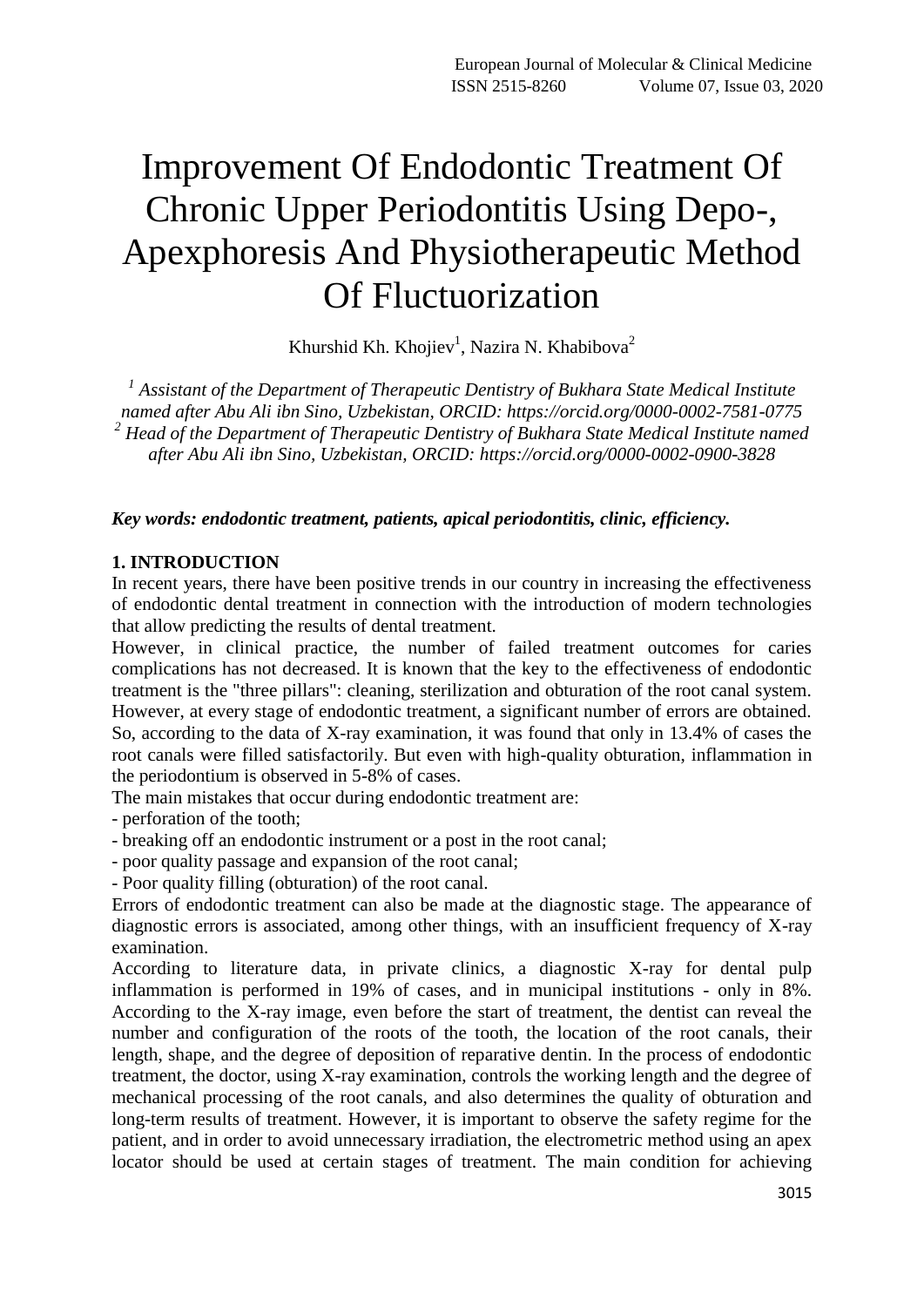positive results in endodontic treatment is the formation of the correct access to the root canal. It should be remembered that "access is the fate of endodontics".

It has been established that the use of a 1% solution of chlorophyll lipt in the treatment of destructive forms of CVP is effective against streptococci and staphylococci. Most of the works devoted to the treatment of chronic periodontitis analyze the response of periapical tissues depending on the filling material, with an emphasis on the antiseptic properties of these materials, as well as their ability to stimulate tissue regeneration. It is believed that the healing pastes, which are removed from the apex, are most conducive to the regeneration of the periodontal. At the same time, the conclusion about the stimulating effect of supra-apical therapy on bone tissue regeneration is based on the result of clinical and radiological studies, which is not a sufficiently objective criterion for assessing the state of the periodontium.Antiseptic treatment of root canals is one of the main components of endodontic treatment of periodontal diseases. The microflora located in the root canals not only causes and maintains inflammatory processes in the periodontal tissues, but is also a hotbed of chronic infection for the whole organism. Practical doctors do not always take into account the etiopathological factors of periodontitis, and the empirical and unjustified prescription of antibacterial drugs to patients is often the cause of the appearance of resistant strains and microbes. As a result, there is an ineffectiveness of the therapy and a change in the composition of the microflora of the root canals, the involvement of other microorganisms that were not previously characteristic of this process in the infectious process. The use of copper-calcium hydroxide depophoresis is shown primarily in endodontic treatment of teeth with impassable root canals. In addition, this method is recommended for use in cases of severe infection of the canal contents, fracture of the instrument in the canal lumen (without going beyond the apex), in case of unsuccessful dental treatment with "traditional" methods, in the presence of a wide apical opening.

Along with this, depophoresis is recommended to be used with the method of vital extirpation of the pulp (a special rather laborious technique is required). The recommendation to use depophoresis for retreatment of teeth previously treated with the resorcinol-formalin method, in our opinion, is controversial and requires additional study.This is due to the fact that, as you know, the resorcinol-formalin mixture does not conduct electric current, therefore, full impregnation of the apical part of the canal with copper-calcium hydroxide during depophoresis, that is, under the action of an electric current, is hardly possible.

Contraindications to depophoresis are: malignant neoplasms, severe forms of autoimmune diseases, pregnancy, electric current intolerance, an allergic reaction to copper, as well as exacerbation of chronic periodontitis, a festering jaw cyst and the presence of a silver pin in the canal.It should be remembered that before depophoresis, the pulp in the canal must be devitalized.It should also be noted that depophoresis is a medical manipulation, and it is performed not in a physiotherapy room, but by a dentist directly in a chair.Thus, based on the analysis of the available data of the modern literature on endodontics, the following conclusions can be drawn:

1. The problem of treatment of chronic apical periodontitis is one of the important, not fully solved and promising problems of therapeutic dentistry.

2. In the treatment of destructive forms of periodontitis, the accumulated clinical experience determines the need to optimize the reparative regeneration of the periodontal and bone tissue of the alveolar arches of the jaws in order to achieve a stable positive treatment result.

3. Of great importance is the inclusion of physical factors in the complex endodontic treatment of CVP, which make it possible to actively influence the main links of the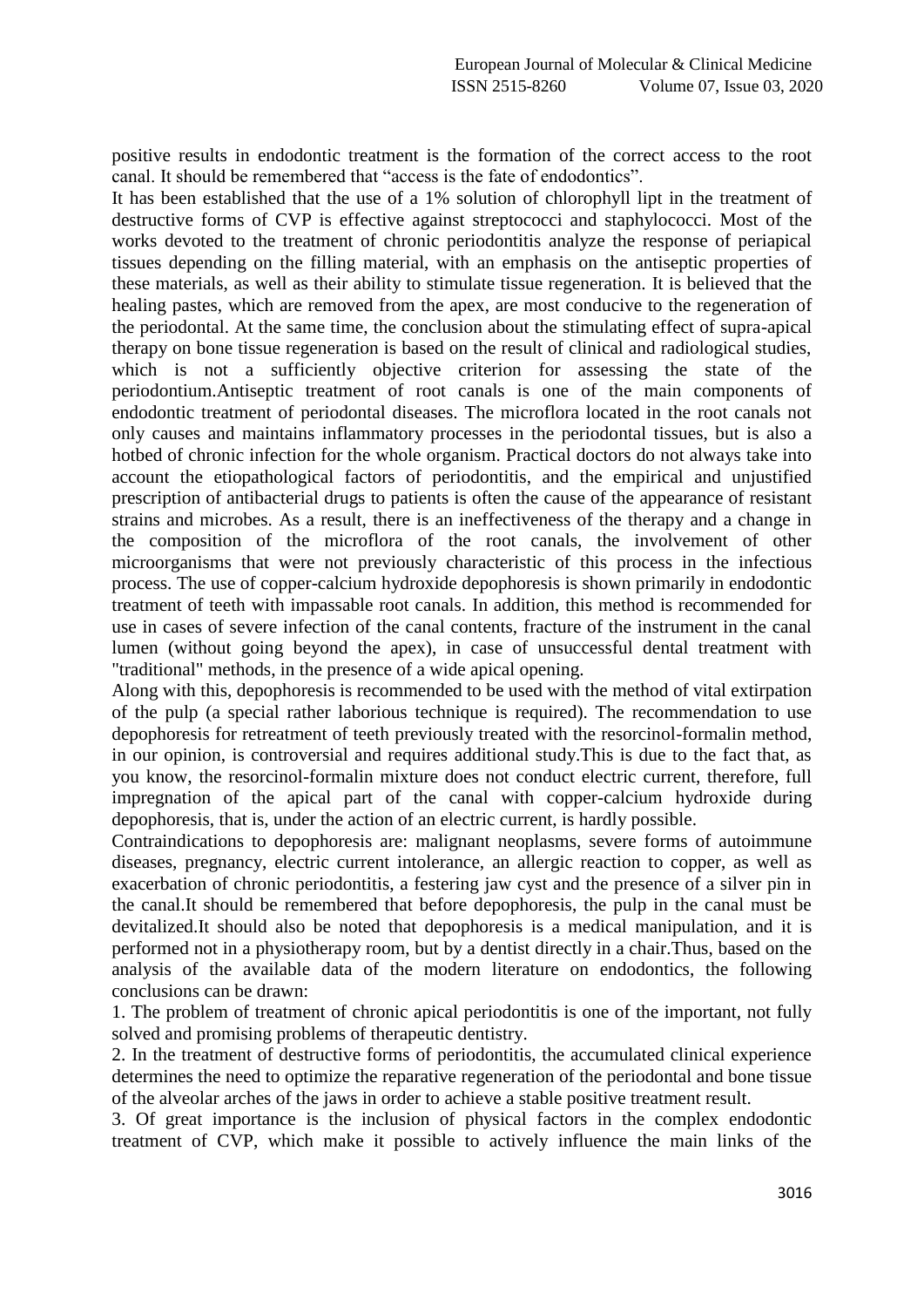pathogenesis of the periapical pathological process, the elimination of the inflammatorydestructive focus and tissue regeneration.

### **2. PURPOSE OF THE STUDY**

Increasing the effectiveness of the treatment of chronic apical periodontitis by improving the endodontic treatment of the disease with the separate and combined use of new methods of depot and apex - phoresis with the combined use of fluctuorization.

## **3. MATERIALS AND RESEARCH METHODS**

Examination and treatment of 81 patients aged 18 to 55 years with granulating and granulomatous forms of chronic apical periodontitis (in 108 multi-rooted teeth) were carried out.

The distribution of examined patients by type of endodontic dental treatment is presented in Table 1.

All patients, regardless of the type of endodontic treatment used, twice before and at the end of the course of treatment underwent bacteriological examination of the contents of the root canals, X-ray examination of the periodontium and electroodontodiagnostics (EDI) from the mouths of the root canals.

The teeth of the first group of patients were treated in the traditional way, that is, endodontic treatment of the canals of the teeth was performed using the Crown-Down technique, the canals were washed with antiseptic - 1% chloramine solution, 2% sodium hypochlorite solution. The expansion of the apical foramen was carried out using a drill by turning it around the tooth axis by no more than 45°.The level of the apical foramen was determined using a root needle (inserted into the root canal until the patient felt a light prick and subjected to a control radiograph, followed by filling the patent root canals using cold and hot condensation methods of gutta-percha with sealers (without using depot and apex-phoresis). The resorcinol-formalin method was used for the teeth canals passed through the instrument. The teeth of the second group were treated with depophoresis using the "Original II" apparatus (Germany). The technique of copper-calcium hydroxide depophoresis was as follows. First, the carious cavity was prepared, the tooth cavity was opened and an endodontic access was created. It is believed that three depophoresis sessions with an interval of 8-14 days are enough to ensure a guaranteed, lasting effect. At the first visit, the root canals were passed and expanded by about 2/3 of the length, then washed with a suspension of copper-calcium hydroxide. The tooth was isolated from saliva and dried. In this case, the patient should be positioned so that the drug does not flow out of the canal. Then a suspension of copper-calcium hydroxide was introduced into the treated part of the canal using a canal filler. Then a negative needle electrode (cathode) was inserted into the canal to a depth of 4-8 mm, and the tooth cavity was closed with sticky wax. A positive passive electrode (anode) was placed behind the cheek from the opposite side through a cotton roll moistened with tap water.

The current was slowly increased until a slight warmth or tingling sensation appeared in the area of the tooth. Procedure time 10 minutes. After the end of the procedure, everything is removed, a copper-calcium hydroxide suspension is left in the canals and the tooth cavity is hermetically closed with an artificial dentin bandage. Then, with an interval of 7-14 days, 2 and 3 sessions of depoinophoresis were performed.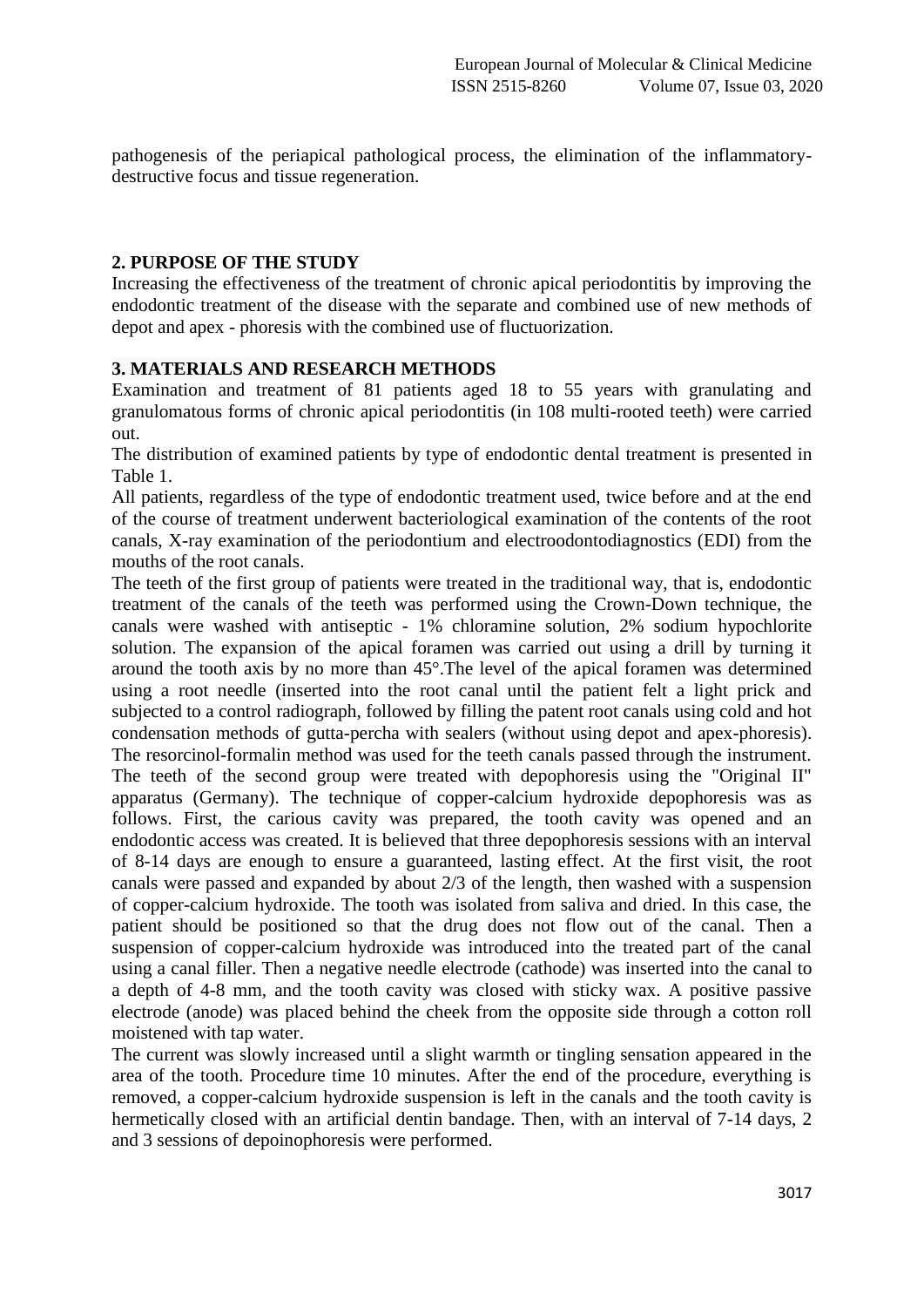After the last procedure, the treated part of the canal (2/3 of the length) was filled with a special alkaline copper cement "Atazamit" included in the depophoresis set. On the same visit, a permanent seal was placed.

To carry out apex-phoresis, patients of the third group used a single-core silver-copper electrode in Teflon insulation, which was placed in a root canal, which was preliminarily expanded in patency (by 2/3 - 1/2 of the root length to the 20th file size), into a root canal moistened with saline. The silver-copper electrode served as the anode. The second electrode was placed on the forearm of the right hand. In the absence of periapical changes, 2 procedures per day were prescribed for 5 minutes, destructive forms of chronic apical periodontitis, the course of treatment consisted of 3 procedures, 5 minutes each, carried out daily. During treatment, the current strength during the procedures ranged from 1 to 0.5 mA. The amount of electricity for 1 procedure was 2.5-5 mA x min.

In the teeth of the fourth group of patients, after traditional instrumental and drug treatment of root canals, a depophoresis session was performed at a dose of 5 mA with copper-calcium hydroxide. Then, instead of the second depophoresis session (after 7 days), apex-phoresis was performed with a silver-copper conductor. An hour later, a second session of depophoresis was carried out at the same dose.

On the 14th day, apex-phoresis and depophoresis of the teeth were again performed. Ultimately, for the course of combined dental treatment, patients received 3 depophoresis sessions and 2 apex-phoresis sessions. After that, the patent canals of the teeth were immediately filled with the methods of cold and hot condensation of gutta-percha with sealers (AH-plus, cortisonol, Viedent, etc.). Further, to prevent post-filling pains, the fluctuorization method was used. Two plate electrodes 3 x 4 cm in size were placed transversely on the jaw area, above the affected tooth - the cathode, the electrodes were fixed with a bandage. Affected by form II or III of medium intensity current. The duration of the procedure is 6-8 minutes daily. The course of treatment is 7-8 procedures.

The root canals, which had not been passed instrumentally, were filled with atatsamite within the limits of their passable part. Tooth crowns were restored using fillings and inlays. Research results and discussions

The practical value of the work lies in the fact that the expediency of complex endodontic treatment of chronic apical periodontitis using new methods of copper-calcium hydroxide depophoresis and apex-phoresis using a silver-copper conductor has been proved. A unified scheme of application has been developed and medical tactics have been substantiated in the complex endodontic treatment of chronic apical periodontitis with the combined use of depot, apex-phoresis and the physiotherapeutic method of fluctuating.

The proposed improved method for the treatment of chronic apical periodontitis allows to improve the quality and effectiveness of treatment, to reduce the number of complications in the near future after filling the root canals and to obtain favorable clinical and radiological results in a separate period. With the combined use of depot, apex - phoresis and the physiotherapeutic method of fluctuating, it is possible to increase the effectiveness of conservative endodontic treatment of CVP in an outpatient dental clinic in general practice.

Analysis of the results of treatment of chronic apical periodontitis with the use of various types of therapy showed that 6 (28.5%) patients who received traditional treatment had complications in the form of pain and hyperemia of the gums in the area of the mine tooth on days 7-14. And with the use of depophoresis of the root canal of the teeth, similar complications were observed in 2 (10%) patients, with apex-phoresis - in 1 (5.5%) patients, and with the combined use of depophoresis, apex-phoresis and the physiotherapeutic method of fluctuating complications at all were observed.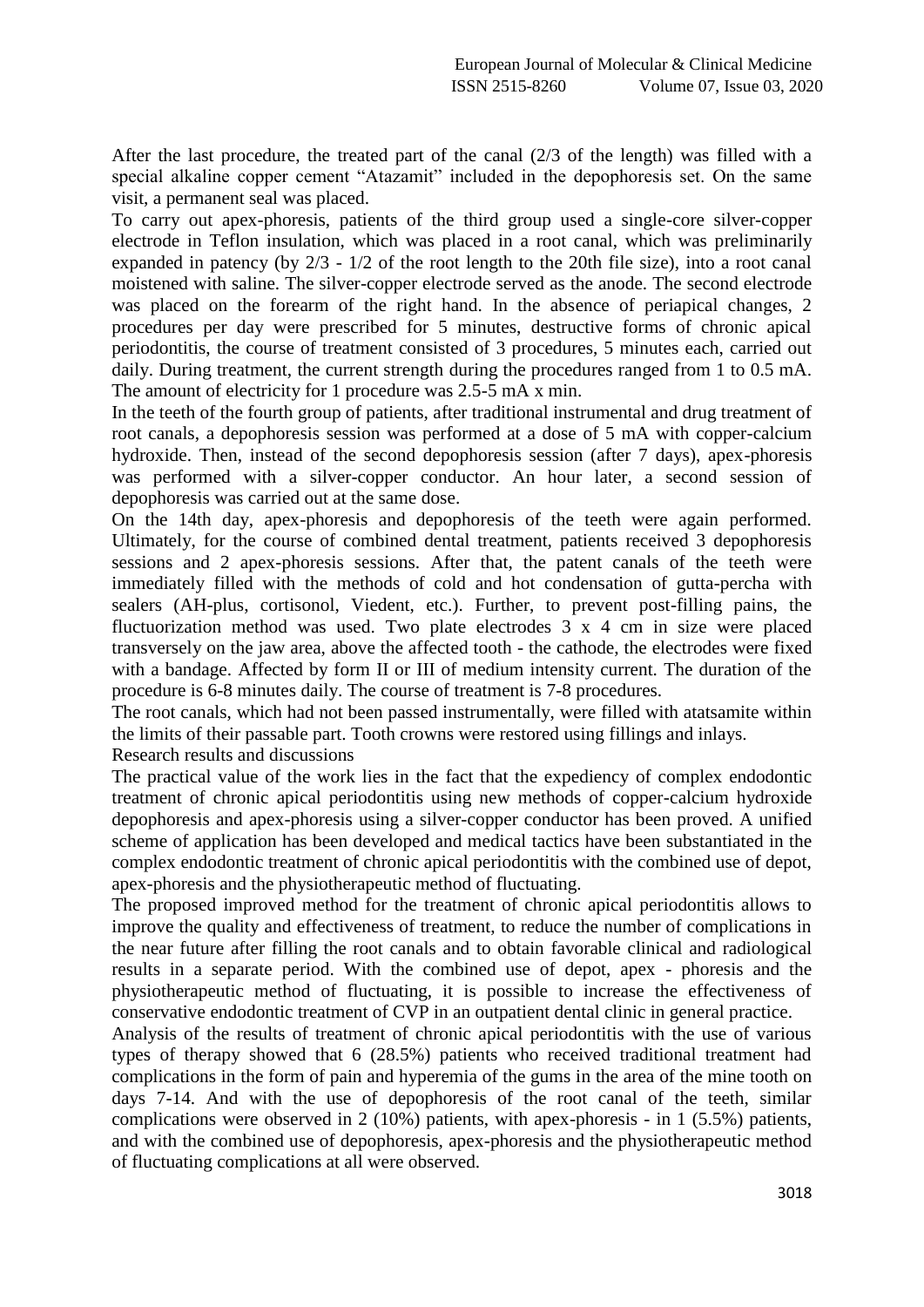When complications were detected, patients were prescribed analgesics and antiinflammatory drugs (analgin, aspirin, paracetamol).

As the results of repeated X-ray examinations after 6 and 12 months have shown, with traditional treatment, the number of positive X-ray patterns is 6 (28.5%) cases at 6 months and 4 (19%) cases at 12 months of the study. With depophoresis, these indicators are, respectively, 8 (40%), 9 (45%) cases, and with apex phoresis - 12 (66.6%) and 15 (83.3%) and they are significant ( $P < 0.05 - 0.001$ ) differ from traditional treatment.

With the combined use of depot, apex-phoresis and the physiotherapeutic method of fluctuorization after 6 and 12 months, a positive X-ray picture was revealed in 20 (90.9%) and 22 (100%) cases, respectively. These indicators are 1.3-2.2 times higher than the analogous data when using depot and apex - phoresis separately.

Analysis and comparison of the results of X-ray studies in long-term periods (6 and 12 months), depending on the type of treatment used, showed that the positive dynamics of Xray data corresponding to a decrease in observations, assessed by 4 and 5 points of the modified PAJ index, took place in 4 (19%) patients with traditional treatment, in 16 (80%) with depophoresis, in 15 (83.3%) - with apex-phoresis and in 22 (100%) - with combined treatment with depot, apex - phoresis and the physiotherapeutic method of fluctuorization. 6- 12 months after the end of the combined treatment with depot. apex - phoresis and physiotherapeutic method of fluctuating in all patients there were no complaints and when examining the gums in the area of the treated teeth had a normal picture. On radiographs of the cured teeth, pathological periapical changes were not observed.

Thus, the use of depot and apex - phoresis in the complex endodontic treatment of chronic apical periodontitis leads to a significant  $(P < 0.05-0.001)$  rapid acceleration of the regeneration processes of periapical tissues in comparison with the traditional method of treatment.

At the same time, the combined use of depot, apex - phoresis and the physiotherapeutic method of fluctuation has an effective effect on the state of the periapical tissue of teeth by 1.3-2.2 times than using them separately. This is reflected in a decrease in the number of complications, acceleration of the process of bone tissue regeneration in the area of apical periodontitis, and thus a decrease in the number of patients' visits to the dental institution.

Based on our own research, we recommend the following ways to improve the quality of complex endodontic treatment of chronic apical periodontitis with difficult and impassable root canals of the teeth.

So, it is not a secret for anyone that, despite the undoubted success achieved by domestic therapeutic dentistry, the quality of endodontic treatment in some cases remains unsatisfactory.

At the same time, foci of acute and chronic inflammation in the pulp and periodontium cause physical and moral inconvenience to the patient, can serve as a source of development of odontogenic inflammatory processes of the maxillofacial region and neck, can complicate the course of diseases of internal organs and systems, provoke the development of focal-caused (somatic) diseases. Therefore, timely, adequate and effective endodontic treatment is one of the most important areas of work of a dentist-therapist.

The results of the work were introduced into the practice of dental clinics of the republic and are used in the educational process of the dental faculty of the Bukhara State Medical Institute when giving lectures and conducting practical exercises with students.

#### **4. CONCLUSIONS**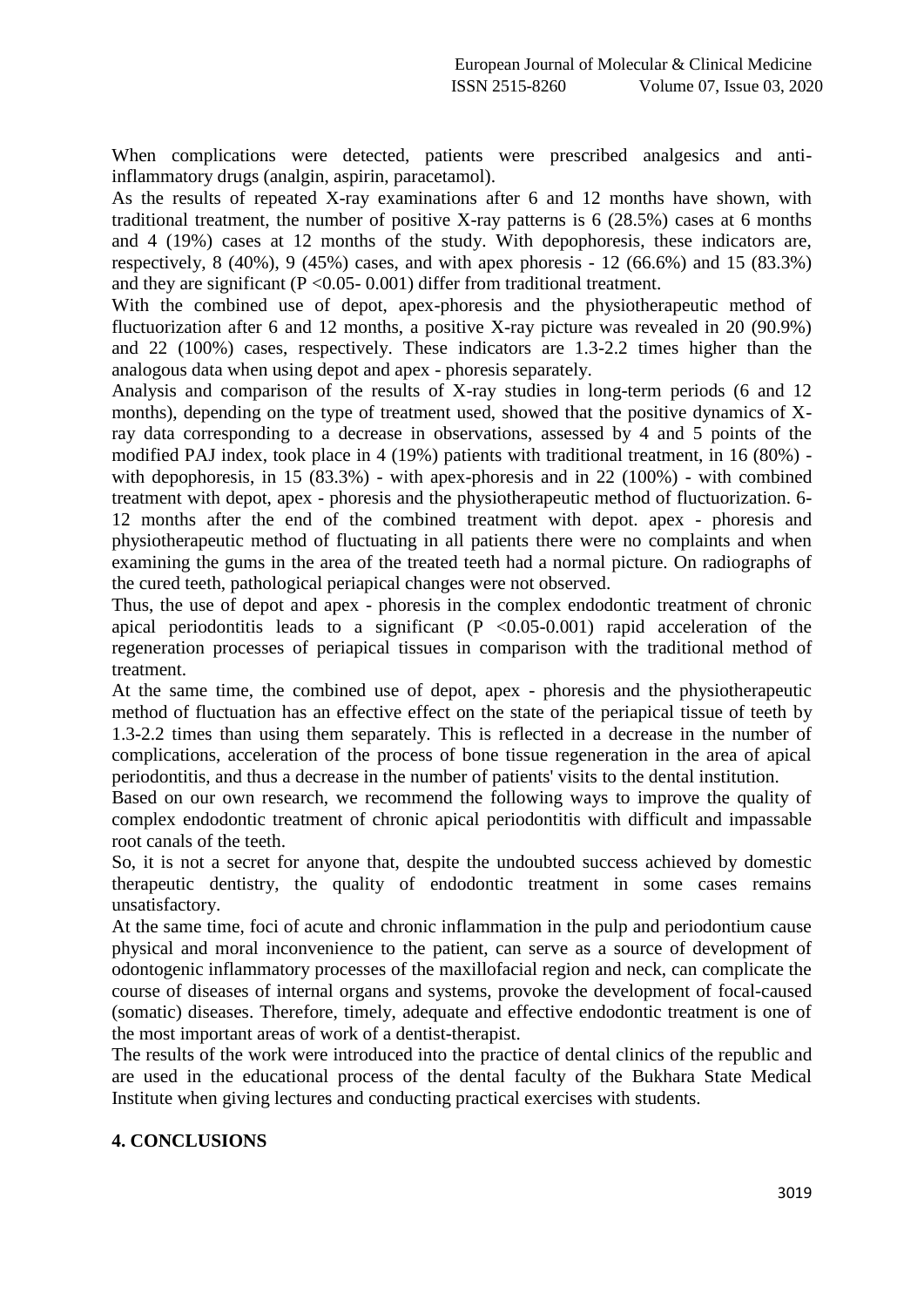1. The use of depophoresis of copper-calcium hydroxide and apex-phoresis of the silvercopper conductor of the root canal of teeth in the complex endodontic treatment of chronic apical periodontitis results in 2.0-3.3 times better reduction of facultative anaerobic bacteria than traditional treatment. At the same time, the most pronounced (1.5-2.5 times more) antibacterial effect is possessed by the combined use of depot, apex - phoresis and the physiotherapeutic method of fluctuorization than their use separately.

2. The use of depot and apex - phoresis in the treatment of chronic apical periodontitis leads to a significant  $(P \le 0.05-0.001)$  rapid acceleration of the processes of regeneration of periapical tissues in comparison with traditional methods of treating the disease. At the same time, the combined use of depot, apex - phoresis and the physiotherapeutic method of fluctuorization has a 1.3-2.2 times effective effect on the state of the periapical tissue of the teeth than using them separately, which is expressed in a decrease in the number of complications, acceleration of the process of bone regeneration. tissue in the area of the apical periodontal and thereby reducing the number of visits to patients in the dental office.

3. It has been established that the immediate and long-term results of endodontic treatment of chronic apical periodontitis using depot, apex-phoresis and physiotherapeutic method of fluctuorization in our modification can be assessed as positive and their use in clinical dentistry can be recommended.

# **5. LITERATURE**

- [1]. Amrulloevich, G. S., & Hasanovich, A. N. (2020). Improvement of diagnostic methods and treatment of parafunction of chewable muscles in pain syndromes of a high-lower jaund joint. Journal of Advanced Research in Dynamical and Control Systems, 12(7 Special Issue), 2102-2110. doi:10.5373/JARDCS/V12SP7/20202329
- [2]. Amrulloyevich, G. S., & Norpulatovna, N. S. (2019). Maxillofacial anomalies in children with chronic tonsillitis and immunity factors, hypoxia and endogenous intoxication for the development and formation of pathology. International Journal of Pharmaceutical Research, 11(3), 1018-1026. doi:10.31838/ijpr/2019.11.03.103
- [3]. Bakhronov, J. J., Teshaev, S. J., & Shodieva, M. S. (2020). Morphometric characteristics of parts of rat kidney nephron in normal and under the influence of an antiseptician-facility 2 road stimulator on the background of chronic radiating disease. International Journal of Pharmaceutical Research, 13(1), 683-686. doi:10.31838/ijpr/2021.13.01.102
- [4]. Davlatov, S., Rakhmanov K., Qurbonov N., Vafayeva I., & Abduraxmanov D. (2020). Current State of The Problem Treatment of Mirizzi Syndrome (Literature Review)// International Journal of Pharmaceutical Research, 12, P. 1931-1939. DOI:https://doi.org/10.31838/ijpr/2020.SP2.340
- [5]. Khabibova N.N. Characteristic features of free-radical processes and antioxidant protection in the oral cavity during chronic recurrent aphthous stomatitis// European Science Review. - 2018. - P. 191-193.
- [6]. Khabibova N.N. Changes in biochemical and immunological indicators mixed saliva of patients with chronic recurrent aphthous stomatitis// Еuropean journal of pharmaceutical and medical research.  $-2018. - (5)$  11.  $-$  P. 143-145.
- [7]. Khabibova N.N. Clinical characteristics of patients with recurrent aphthous stomatitis// Annals of international medical and dental research. – 2019. – Vol. 5. Issue 5. - Р. 64- 66.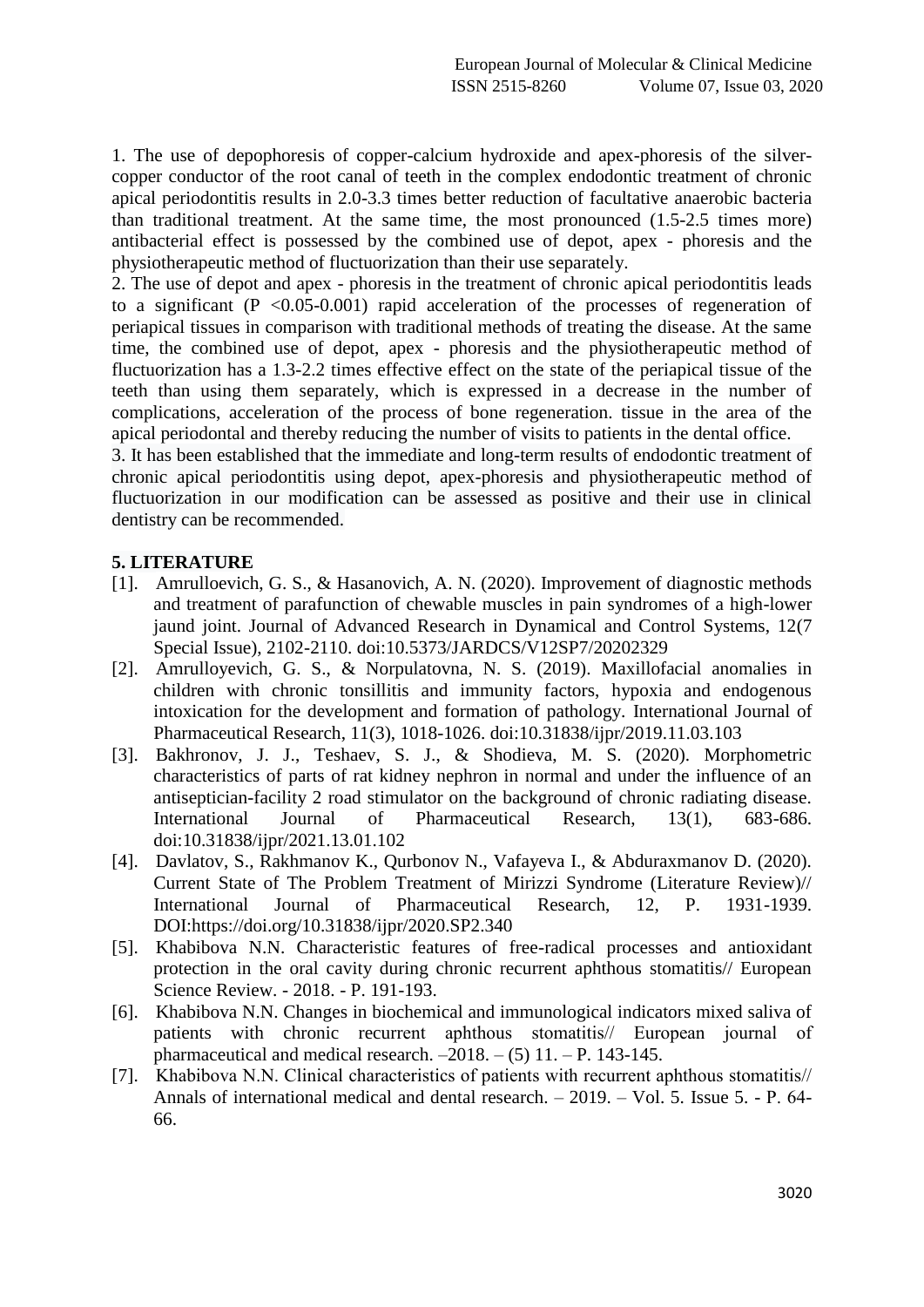- [8]. Khabibova N.N., Khadjimetov A.А. Some occurrence aspects of chronic recurrent aphthous stomatitis of the oral cavity// Global Journal of Medical, Physical and Health Education. – 2019. - Vol. 7 (3). - P. 284-286.
- [9]. Khabibova N.N. Characteristic features of the biochemical indicators of mixed saliva in patients with chronic recurrent aphtosis stomatitis// Global Science Research Journals. - 2019. - Vol. 7 (8). – P. 521-526.
- [10]. Khabibova N.N. The importance of adhesive molecules in the development of aftosis stomatitis// New day in medicine.  $-2019. - N_2 4. - P. 45-50.$
- [11]. Khabibova N.N., Akhmadaliev N.N. Diagnosis and prognosis of chronic recurrent aphthous stomatitis// 4th international eduindexmultidiciplinary conference 2019. Special issue Europen Journal of Business and socalScieences. - 2019. June. – P. 52.
- [12]. Irismetov, M. E., & Safarov, N. B. (2020). Treatment of knee osteoarthritis with orthoped points. International Journal of Current Research and Review, 12(14), 33-35. doi:10.31782/IJCRR.2020.12147
- [13]. Sanoeva, M., Farruh, S., Amrillo, I., Gulova, M., & Avezova, M. (2020). Comparative analysis of cognitive function at vascular complications of migraine (diagnosis and clinical approach). Journal of Critical Reviews, 7(3), 425-430. doi:10.31838/JCR.07.03.80
- [14]. Хабибова Н.Н. Комплексное лечение хронического рецедивирующего афтозного стоматита у взрослых// Актуальные проблемы стоматологии. - 2019. – С.12.
- [15]. Khabibova N.N. Studying biochemical and cytokine markers of inflammation in the oral liquid and blood in patients with CHRAS// LXI International Correspondence Scientific and Practical Conference «European Research: Innovation in Science, Education and Technology» London, United Kingdom. - 2019. - P. 39-42.
- [16]. Khabibova N.N. Local humoral factors of the immune protection in patients with CHRAS// International scientific review. XII international correspondence scientific and practical conference «International scientific review of the problems and prospects of modern science and education». Russianimpactfactor 0,25. - 2019. - № 1 (41). - P. 39-41.
- [17]. Khabibova N.N. Evaluation of vascular tissue disorders and regional bleeding under chronic reduced preparative atphosis// International conference on Word sciens and education. CaseofAsia. - 2019. – Vol. 4. – С. 1-2.
- [18]. Rizaev, J., Khasanova, L., & Fattakhov, R. (2020). The dental status of dentists with burnout syndrome. Journal of Critical Reviews, 7(12), 512-514. doi:10.31838/jcr.07.12.92
- [19]. Razhabov O.A., Kilicheva V.A., Khaidarova F.A. Microbiological evaluation of the effectiveness of the use of depot and apex-phoresis in the complex treatment of chronic apical periodontitis // "New day in medicine" Scientific - abstract, cultural - educational journal. - 2018 .- 3 (23). - S. 93 - 94.
- [20]. Teshayev, S. J., Khudoyberdiyev, D. K., & Davlatov, S. S. (2021). The impact of exogenous and endogenous factors on the stomach wall, macro-, microscopic anatomy of newborn white rats. International Journal of Pharmaceutical Research, 13(1), 679- 682. doi:10.31838/ijpr/2021.13.01.101
- [21]. Khabibova N.N., Khojiev Kh.Kh. Improving endodontic treatment of chronic apical periodontitis with the use of depo of ipexpress and physiotherapy method fluctuorization International journal on integrated education. - 2020. September.-Vol.3-  $9. - P. 68-72.$